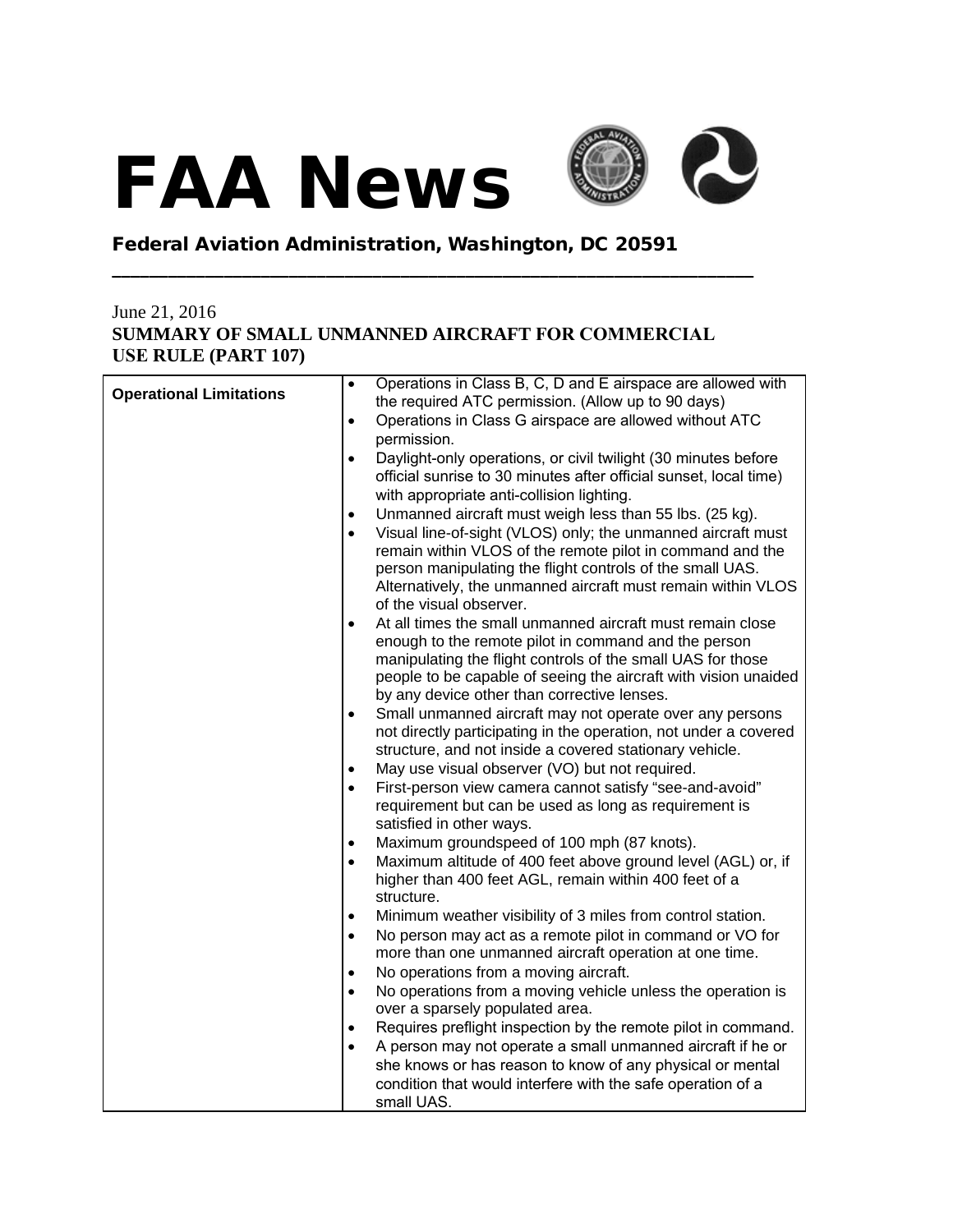|                                                                                       | $\bullet$                           | No careless or reckless operations.<br>External load operations are allowed if the object being<br>carried by the unmanned aircraft is securely attached and<br>does not adversely affect the flight characteristics or<br>controllability of the aircraft.<br>Transportation of property for compensation or hire allowed<br>provided that-<br>o The aircraft, including its attached systems, payload and<br>cargo weigh less than 55 pounds total;<br>o The flight is conducted within visual line of sight and not<br>from a moving vehicle or aircraft; and<br>o The flight occurs wholly within the bounds of a State and<br>does not involve transport between (1) Hawaii and<br>another place in Hawaii through airspace outside<br>Hawaii; (2) the District of Columbia and another place<br>in the District of Columbia; or (3) a territory or<br>possession of the United States and another place in<br>the same territory or possession.                                                                                                                                                                                                                                                                                                                                                                                                                  |
|---------------------------------------------------------------------------------------|-------------------------------------|------------------------------------------------------------------------------------------------------------------------------------------------------------------------------------------------------------------------------------------------------------------------------------------------------------------------------------------------------------------------------------------------------------------------------------------------------------------------------------------------------------------------------------------------------------------------------------------------------------------------------------------------------------------------------------------------------------------------------------------------------------------------------------------------------------------------------------------------------------------------------------------------------------------------------------------------------------------------------------------------------------------------------------------------------------------------------------------------------------------------------------------------------------------------------------------------------------------------------------------------------------------------------------------------------------------------------------------------------------------------|
|                                                                                       |                                     | Most of the restrictions discussed above are waivable if the<br>applicant demonstrates that his or her operation can safely<br>be conducted under the terms of a certificate of waiver.                                                                                                                                                                                                                                                                                                                                                                                                                                                                                                                                                                                                                                                                                                                                                                                                                                                                                                                                                                                                                                                                                                                                                                                |
| <b>Remote Pilot in Command</b><br><b>Certification and</b><br><b>Responsibilities</b> | $\bullet$<br>$\bullet$<br>$\bullet$ | Establishes a remote pilot in command position.<br>A person operating a small UAS must either hold a remote<br>pilot airman certificate with a small UAS rating or be under<br>the direct supervision of a person who does hold a remote<br>pilot certificate (remote pilot in command).<br>To qualify for a remote pilot certificate, a person must:<br>o Demonstrate aeronautical knowledge by either:<br>Passing an initial aeronautical knowledge test at<br>an FAA-approved knowledge testing center; or<br>Hold a part 61 pilot certificate other than student<br>pilot, complete a flight review within the previous<br>24 months, and complete a small UAS online<br>training course provided by the FAA.<br>o Be vetted by the Transportation Security Administration.<br>o Be at least 16 years old.<br>Part 61 pilot certificate holders may obtain a temporary<br>remote pilot certificate immediately upon submission of their<br>application for a permanent certificate. Other applicants will<br>obtain a temporary remote pilot certificate upon successful<br>completion of TSA security vetting. The FAA anticipates that<br>it will be able to issue a temporary remote pilot certificate<br>within 10 business days after receiving a completed remote<br>pilot certificate application.<br>Until international standards are developed, foreign- |